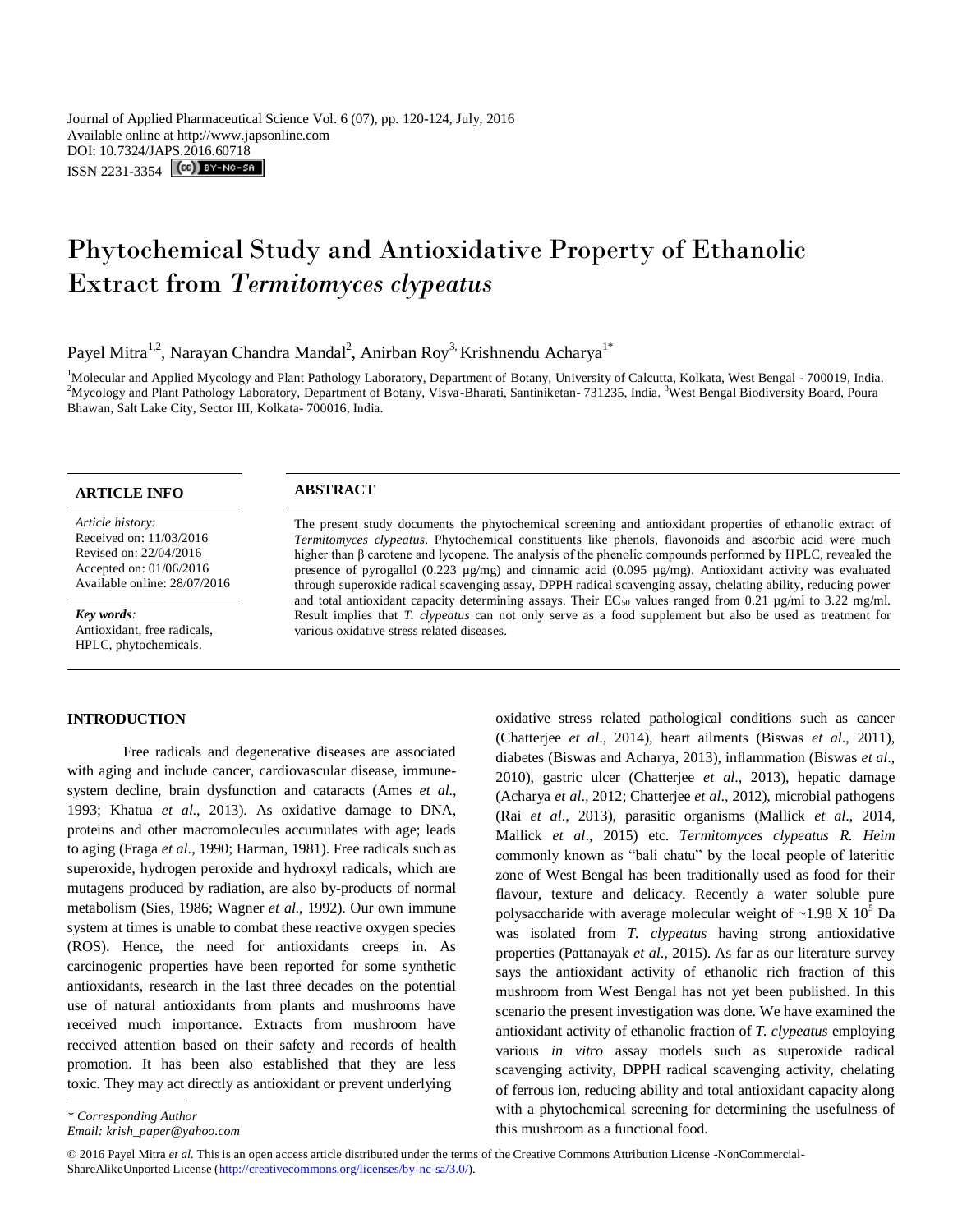#### **MATERIALS AND METHODS**

#### **Collection, Preparation of sample and authentication**

The mushroom *T. clypeatus* was collected from West Midnapore district of West Bengal. With proper scientific measures they were brought to the laboratory and cleaned well. Identification was done following standard literature (Karun and Sridhar, 2013). The voucher specimen has been deposited in the Calcutta University Herbarium (CUH) with the accession number CUH AM 351.

Ethanolic fraction was extracted according to the method of Dasgupta et al. (2013). Dried and powdered basidiocarps of *T. clypeatus* were extracted with ethanol at 25ºC for 2 days and filtered. After filtration, the residue was re-extracted with ethanol. After filtration the filtrate was concentrated under reduced pressure in a rotary evaporator. Now, this concentrated ethanolic extract of *T. clypeatus* was stored at 4ºC. The percentage yield extracts were calculated based on dry weight as:

Yield (%) = 
$$
(W_1 \times 100) / W_2
$$

Where  $W_1$  = weight of extract after solvent evaporation;  $W_2$  = Weight of the minced mushroom.

#### **Phytochemical screening**

The content of total phenolic compounds in the ethanolic extract of *T. clypeatus* was estimated using Folin-Ciocalteu reagent (Singleton and Rossi 1965). Gallic acid (10-40 µg) was used as a standard and expressed as µg/gallic acid equivalents/g of extract. Aluminium nitrate and potassium acetate were required to determine total flavonoid content (Park *et al*., 1997) and quercetin  $(5-20 \mu g)$  was used as a standard and presented as  $\mu g$  of quercetin equivalents/ g of extract. Quantification of ascorbic acid was done by titration against 2, 6-dichlorophenol indophenol dye using oxalic acid (Rekha *et al*., 2012). Beta-carotene and lycopene were estimated by measuring absorbance at 453, 505 and 663 nm (Nagata and Yamashita, 1992).

#### *Detection of Phenols and flavonoids by HPLC*

The phenolic profile of the extract was determined using eleven standards of Sigma Aldrich (MO, USA) like gallic acid, chlorogenic acid, vanillic acid, p-coumaric acid, ferulic acid, myricetin, salicylic acid, quercetin, cinnamic acid, pyrogallol and kaempferol. For quantitative analysis, a calibration curve (10–50 µg /ml) for each phenolic standard was constructed.

#### **Antioxidant Activity**

Following methods of Martinez *et al*. (2001) superoxide radical scavenging activity of the ethanolic extract of *T. clypeatus* (0.2 mg/ml-0.6 mg/ml) was determined. BHA was used as a positive control. DPPH radical scavenging activity was determined for concentrations 2.0 mg/ml to 3.0 mg/ml following the protocol of Shimada *et al*. (1992). Various concentrations (0.1-0.3 mg/ml) of the extract were checked if they can chelate ferrous ion, based on methods stated by Dinis et al. (1994). Reducing power of the extract was determined spectrophotometrically at 700 nm as per methods of Oyaizu (1986) using ascorbic acid as standard verses different concentrations (1.0-2.0 mg/ml). Total antioxidant capacity assay was also carried out as described by Prieto et al*.*  (1999) with little modification (Mitra *et al.,* 2014). The activity was expressed as the number of equivalents of ascorbic acid (AAE).  $EC_{50}$  value is the half maximal effective value i.e. the concentration of extract providing 50% of antioxidant activity or 0.5 absorbance. Graphs were plotted based on above data and respective  $EC_{50}$  values were determined from them.

#### **Statistical analysis**

Data were expressed as mean ± S.D. (Standard deviation). Means of triplicate analyses were calculated. The Student's t test was used for comparison between standard and the sample. A difference was considered to be statistically significant when  $p < 0.05$ .

#### **RESULTS AND DISCUSSION**

The extractive yield of the ethanolic extract of *T. clypeatus* was 7%. It was seen to have a good number of phytochemicals, each of which was responsible to give it a good antioxidative property. Phenolic compounds are known to be powerful chain-breaking antioxidants. Their hydroxyl groups provide them scavenging ability. In this study, the total phenolic content of the extract was noted to be  $5 \pm 0.48$  μg/mg. Its estimated flavonoid content was  $2.14 \pm 0.47$  µg/mg. Ascorbic acid was reported to interact directly with radicals such as  $O_2^-$  and OH in plasma, thus preventing damage of cells. Here, ascorbic acid content was seen to be  $1.3 \pm 0.11$  μg/mg. β-carotene protects against cancer and cardiovascular diseases. Lycopene, on the other hand is one of the antioxidants that prevents carcinogenesis and atherogenesis. β-carotene and lycopene were found in very less amounts in this extract viz.,  $0.0014 \pm 0.0002$  and  $0.0011 \pm 0.0002$ µg/mg respectively.

HPLC has been done to predict phenolic composition of a fraction extracted after thermal processing. As shown in figure 1a and 1b, eleven phenolic substances were analysed and two of them were detected in the ethanolic extract of *T. clypeatus*. Our findings revealed that the dominant phenolic compounds were pyrogallol (0.223 µg/mg) and cinnamic acid (0.095 µg/mg). The response of antioxidants to different radical or oxidant sources may be different. Therefore, no single assay can be capable to reflect the mechanism of action of all radical sources or antioxidants in any system. This way, the antioxidant activity of the samples was assessed through five different methods. Superoxide anion, which is a reduced form of molecular oxygen, has been implicated in initiating oxidation reactions associated with aging (Lavhale and Mishra, 2007). With one unpaired electron, the superoxide ion is a free radical, and, like di-oxygen, it is paramagnetic. It plays an important role in formation of other reactive oxygen species, which induce oxidative damage in lipids, proteins and DNA. The extract showed superoxide radical scavenging capacity in a concentration dependant manner (Figure 2 a). The EC<sub>50</sub> value was  $0.33 \pm 0.01$  mg/ml.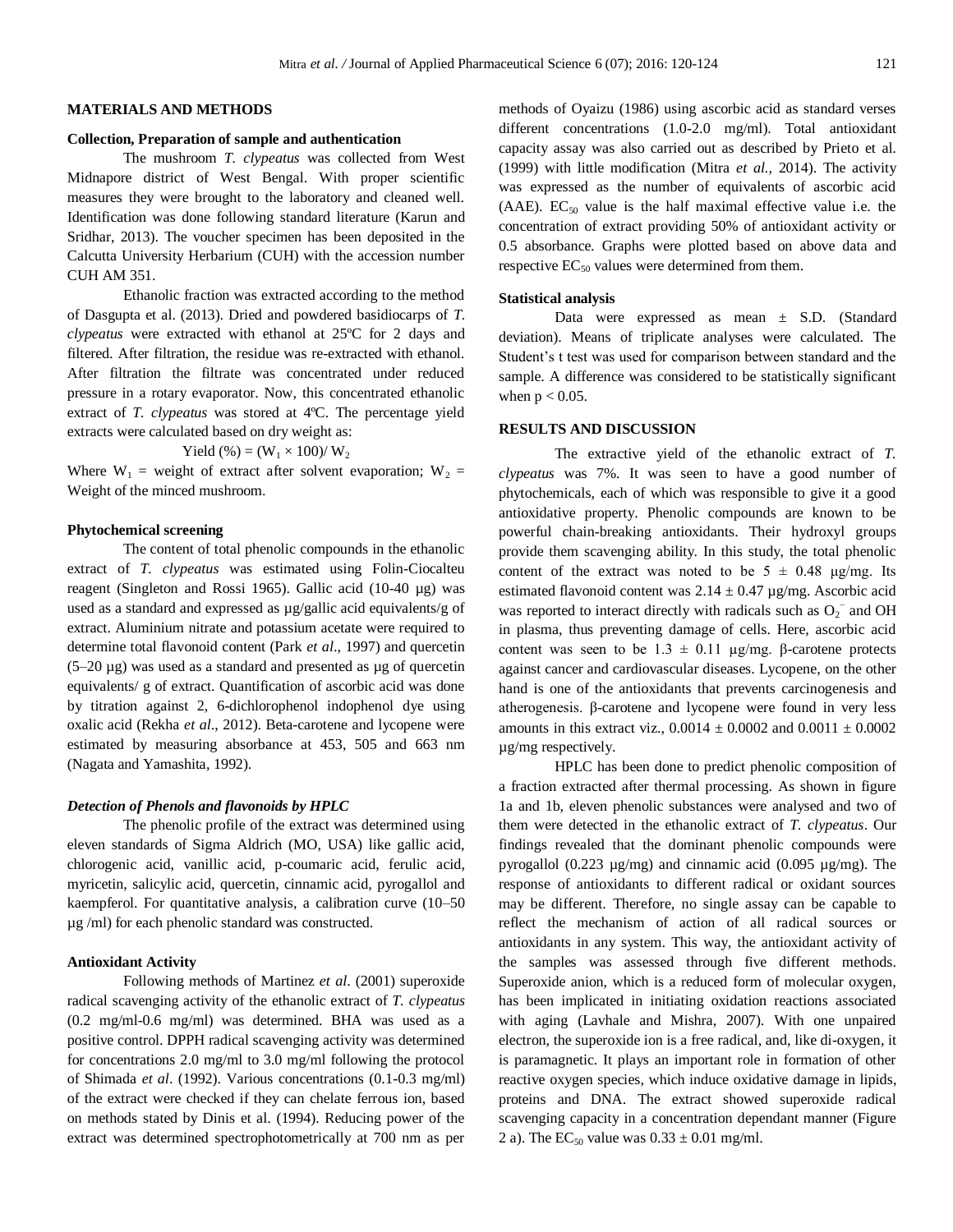

**Fig. 1:** HPLC chromatogram. **(a)** Peaks of standards: 1: gallic acid, 2: chlorogenic acid, 3: vanillic acid, 4: *p*-coumaric acid, 5: ferulic acid, 6: myricetin, 7: salicylic acid, 8: quercetin, 9: cinnamic acid, 10: pyrogallol, 11: kaempferol. **(b)** Peaks of ethanolic extract of *Termitomyces clypeatus*: (9) cinnamic acid, (10) pyrogallol.

The method is based on the auto oxidation of riboflavin in presence of light which in turn reduced NBT to form a blue colour formazan.  $EC_{50}$  value of it was much lower than that of ethanolic extract of *Termitomyces medius* (1.40 mg/ml) and *Russula albonigra* (0.74 mg/ml) (Mitra *et al*., 2014; Dasgupta *et al*., 2014).

The DPPH radical is a stable radical with a maximum absorbance at 517 nm that can readily undergo reduction by any antioxidant. The ease and convenience of this reaction has resulted in the widespread use of it in the free radical-scavenging activity assessment (Kumar *et al*., 2008). The DPPH radical scavenging activity of the ethanolic extract is shown in Figure 2 b. and calculated EC<sub>50</sub> is only at a concentration of  $3.22 \pm 0.4$  mg/ml.

Iron generates free radical by the Fenton & Haber-Weiss reaction. Chelation of metal ions prevents oxyradical generation and consequent oxidative damage. Chelation is an important antioxidant mechanism because it reduces concentration of the catalysing transition metal in LPO (Kumar *et al*., 2008).The ethanolic extract has demonstrated reasonable ferrous ion chelating efficacy (Figure 2 c.) with  $EC_{50}$  value at  $0.21 \pm 0.03$ mg/ml, which indicated that it was a far better chelator than *Termitomyces medius* (0.68 mg/ml), *Russula albonigra* (0.81 mg/ml) and *Amanita vaginata* (0.73 mg/ml) (Mitra *et al*., 2014, Dasgupta *et al*., 2014, Paloi and Acharya, 2014). It is also reported that chelating agents that form σ-bonds with a metal, are effective as secondary antioxidants as they reduce the redox potential,

thereby stabilizing the oxidised form of the metal (Srivastava *et al*., 2006). The reducing power assay is based on the ability of sample to reduce yellow ferric form to blue ferrous form by the action of electron-donating antioxidants (Benzie and Szeto, 1999). The extract could reduce  $\text{Fe}^{3+}$  to  $\text{Fe}^{2+}$  with 50 % inhibition capacity at a concentration of  $1.77 \pm 0.035$  mg/ml (Figure 2 d.). In comparison to this the  $EC_{50}$  value of ethanolic extract of *Termitomyces medius* was much higher i.e. 2.05 mg/ml (Mitra *et al*., 2014 a). Reductones work by breaking the chain of free radicals by donating hydrogen atoms (Mitra *et al*., 2014 b). This change can be monitored at 700nm, by measuring the intensity of the Perl's Prussian blue colour. In the designed experiments the extract's reducing power was compared to that of BHA, a synthetic antioxidant.

Total antioxidant capacity on the other hand was measured by the formation of green phosphomolybdenum complex. The ethanolic extract resulted in the reduction of Mo (VI) to Mo (V) and form a green phosphate/Mo (V) complex. The colour intensity was determined with the maximal absorption at 695 nm. Ascorbic acid was used as standard. Total antioxidant capacity measured had shown that 1mg of extract was as functional as  $1.3 \pm 0.39$  µg of ascorbic acid (expressed as 100 µg AAE).

There were statistically significant differences between the ethanolic extract of *T. clypeatus* and the respective standards (p  $< 0.05$ ).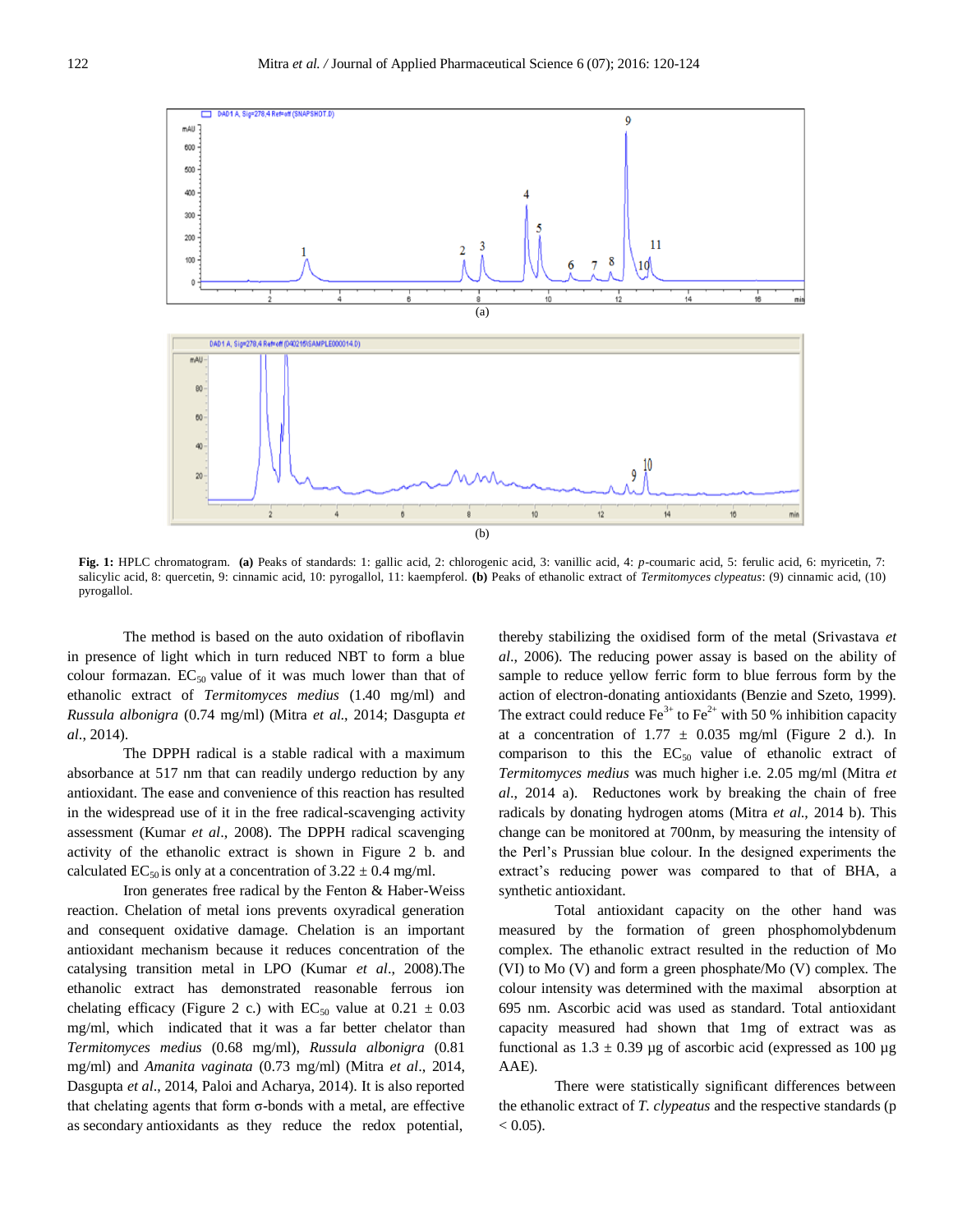

**Fig. 2:** Antioxidative activities of ethanolic fraction of *Termitomyces clypeatus:* (a) Superoxide radical scavenging activity (b) DPPH radical scavenging activity (c) Ferrous ion chelating ability and (d) Reducing power. *Results are the mean ± SD of three separate experiments, each in triplicate.*

### **CONCLUSION**

Overall, it has been verified that wild ethanolic extract of edible mushroom *T. clypeatus* has a variety of phytochemicals such as phenols, ascorbic acid, flavonoids, β carotene and lycopene which contribute to the good antioxidant mechanisms viz., superoxide, DPPH radical scavenging activity, chelation of ferrous ion activity and reducing ability. Therefore, food modification through the balanced consumption of this mushroom is more effective and important than other nutritional supplements for the primary prevention of acute diseases.

#### **ACKNOWLEDGEMENT**

The author PM is grateful and acknowledges Innovation in Science Pursuit for Inspired Research of Department of Science & Technology for financial support.

#### **REFERENCES**

Ames BN, Shigenaga MK, Hagen TM. Oxidants, antioxidants, and the degenerative diseases of aging. Proc Natl Acad Sci USA, 1993; 90:7915-22.

Benzie IFF, Szeto YT Total antioxidant capacity of teas by the ferric reducing/antioxidant power (FRAP) assay. J Agric Food Chem, 1999; 47:633-36.

Biswas G, Acharya K. Hypoglycemic activity of ethanolic extract of *Astraeus hygrometricus* (Pers.) Morg. in alloxaninduced diabetic mice. Int J Pharm Pharm Sci, 2013; 5:391-94.

Biswas G, Rana S, Sarkar S, Acharya K. Cardioprotective activity of ethanolic extract of *Astraeus hygrometricus* (Pers.) Morg. Pharmacologyonline, 2011; 2:808-17.

Biswas G, Sarkar S, Acharya K. Free radical scavenging and anti-inflammatory activities of the extracts of *Astraeus hygrometricus*  (Pers.) Morg. Lat Am J Pharm, 2010; 29:549-53.

Chatterjee A, Acharya K. Include mushroom in daily diet-A strategy for better hepatic health. Food Res Int, 2016; 32:68-97.

Chatterjee A, Khatua S, Chatterjee S, Mukherjee S, Mukherjee A, Paloi S et al. Polysaccharide-rich fraction of *Termitomyces eurhizus*  accelerate healing of indo methacin induced gastric ulcer in mice. Glycoconj J, 2013; 30:759-68.

Chatterjee S, Biswas G, Chandra S, Saha GK, Acharya K. Chemo preventive effect of *Tricholoma giganteum* against benzo[a]pyrene-induced forestomach cancer in Swiss albino mice. Int J Pharm Sci Rev Res. 2014; 26: 189-96.

Dasgupta A, Rai M, Acharya K, Chemical Composition and Antioxidant Activity of a wild Edible Mushroom *Pleurotous flabellatus*. Int J PharmTech Res, 2013; 5:1655-63.

Dasgupta A, Ray D, Chatterjee A, Roy A, Acharya K. *In vitro*  antioxidative behaviour of ethanolic extract of *Russula albonigra*. J Chem Pharm Res, 2014; 6:1366-72.

Dinis TCP, Madeira VMC, Almeida LM. Action of phenolic derivates (acetoaminophen, salycilate, and 5-aminosalycilate) as inhibitors of membrane lipid peroxidation and as peroxyl radical scavengers. Arch Biochem Biophys, 1994; 315:161-9.